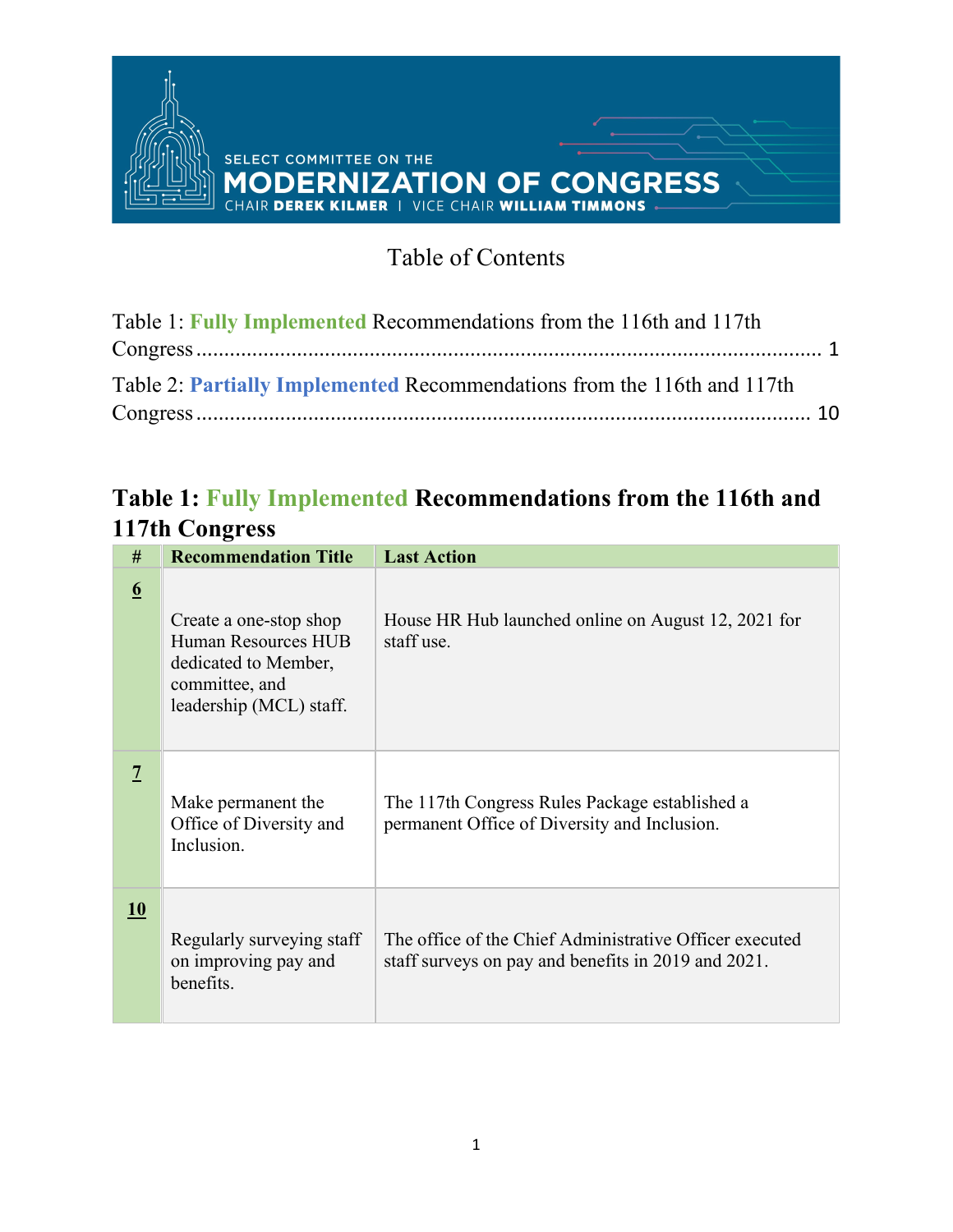

**[11](https://www.govinfo.gov/content/pkg/CPRT-116HPRT37419/pdf/CPRT-116HPRT37419.pdf)** Allowing newly-elected members to hire and pay one transition staff member. The FY2021 Legislative Appropriations Bill implemented a process in the 117th Congress by which newly-elected members can hire and pay a transition staff member. **[12](https://www.govinfo.gov/content/pkg/CPRT-116HPRT37419/pdf/CPRT-116HPRT37419.pdf)** Offering new-Member orientation in a nonpartisan way. The 117th Congress offered more than 20 briefings and events during New Member Orientation (NMO) for members-elect and staff. All offerings were provided in a bipartisan setting, with the exception of leadership and conference offerings. NMO information is available to members-elect on a continuing basis via videos and other program resources on the Committee on House Administration (CHA) NMO website. **[13](https://www.govinfo.gov/content/pkg/CPRT-116HPRT37419/pdf/CPRT-116HPRT37419.pdf)** Making new-Member orientation more comprehensive. The most recent NMO was one of the longest and most comprehensive of its kind in House history. The orientation was held in two phases spanning 17 days. The program included briefings provided by current members, senior staff, House Officers, institutional staff, and others on a range of issues including House rules, decorum, and civility. Members-elect can now access "on-demand" orientation training services with NMO videos and resources available via the CHA NMO website. **[14](https://www.govinfo.gov/content/pkg/CPRT-116HPRT37419/pdf/CPRT-116HPRT37419.pdf)** Promoting civility during new-Member orientation. The 117th Congress NMO offered programming on decorum and bipartisanship in addition to multiple bipartisan briefings and events. The decorum and bipartisanship session was facilitated by Representatives Kilmer, Graves, and others.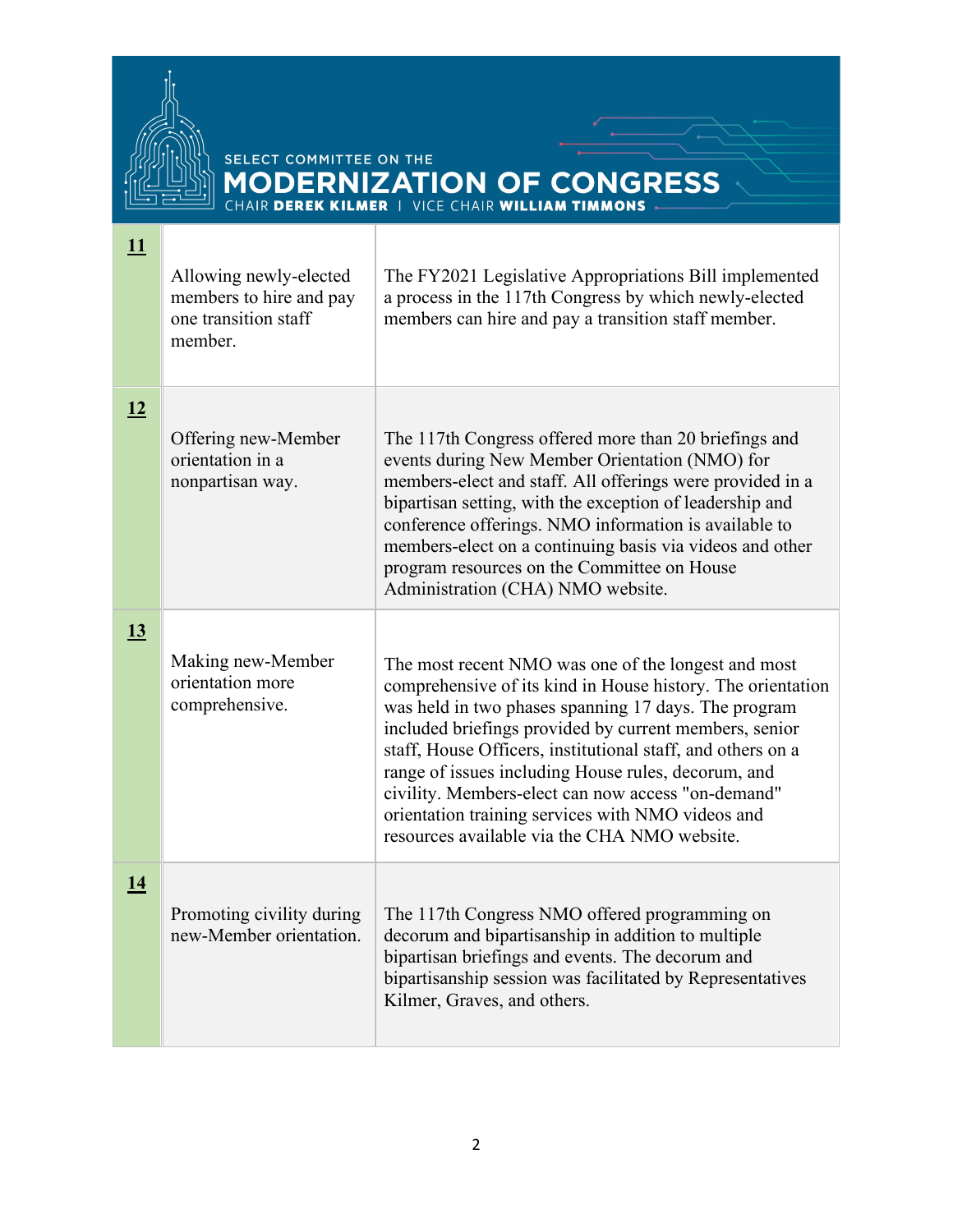

| 15 | Creating a Congressional<br>Leadership Academy to<br>offer training for<br>Members.         | Chief Administrative Officer (CAO) shared that it was<br>rolling out a pilot of the Member Leadership Development<br>Program in February 2022, with the pilot to commence in<br>March 2022.                                                                                                                                                               |
|----|---------------------------------------------------------------------------------------------|-----------------------------------------------------------------------------------------------------------------------------------------------------------------------------------------------------------------------------------------------------------------------------------------------------------------------------------------------------------|
| 27 | Improving access to<br>congressional websites<br>for individuals with<br>disabilities.      | CAO developed a comprehensive plan to implement<br>accessibility tools to ensure disabled Americans can make<br>full use of all House websites.<br>CAO submitted a formal plan to the Committee on House<br>Administration outlining its implementation process. New<br>members of the 117th Congress entered office with<br>accessible website features. |
| 32 | Update committee<br>policies to increase<br>bipartisan learning<br>opportunities for staff. | The House Committee on Administration advised members<br>on opportunities to do this within the framework of the<br>Member and Committee Handbook travel policies.                                                                                                                                                                                        |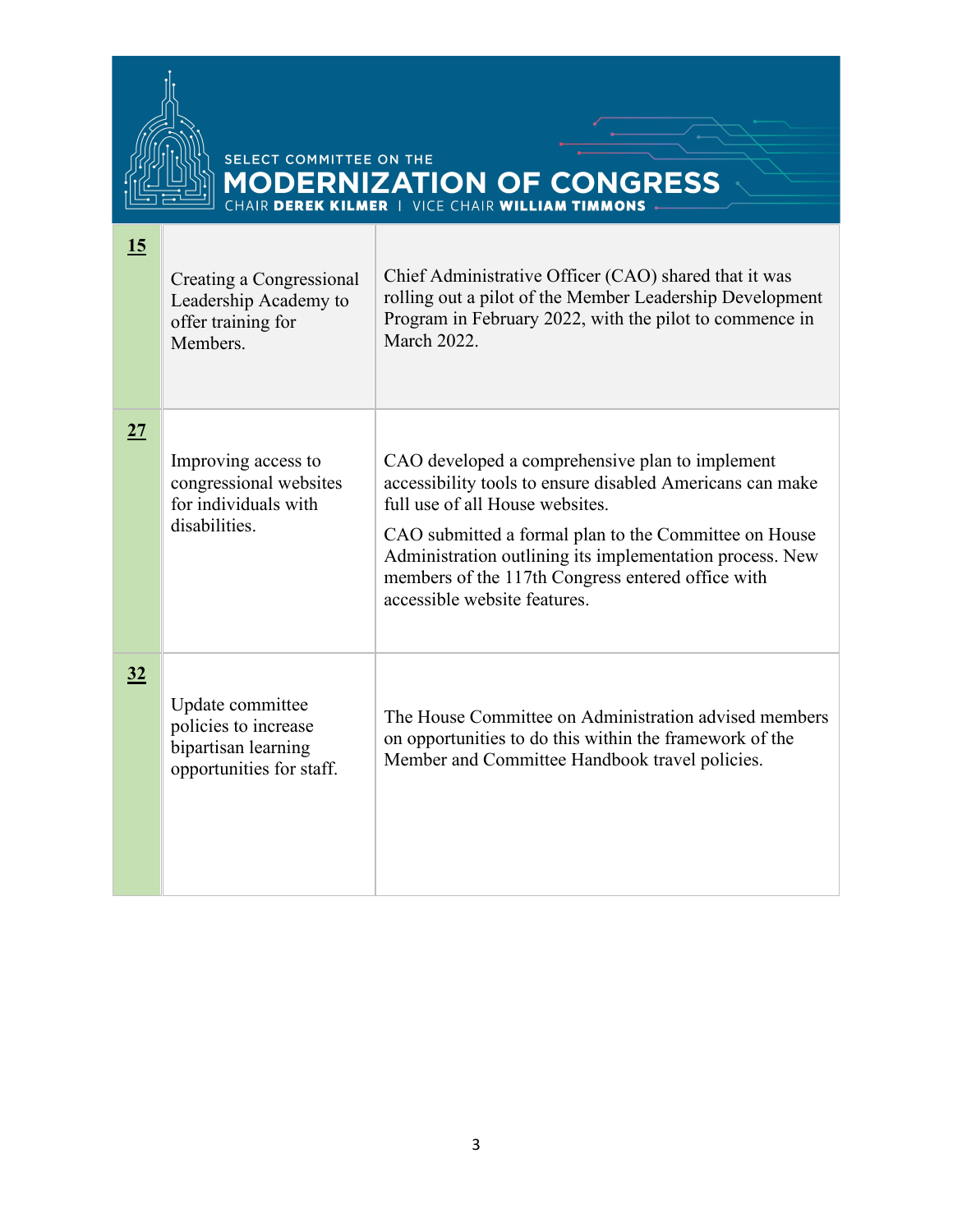

| <u>38</u>        | Update travel expenditure<br>policies to improve<br>efficiencies, and boost<br>accountability and<br>transparency.                                                                                                   | The House Office Finances instituted a new process for<br>submitting vouchers and payment of reimbursements.                                                                                                                                                                                                               |
|------------------|----------------------------------------------------------------------------------------------------------------------------------------------------------------------------------------------------------------------|----------------------------------------------------------------------------------------------------------------------------------------------------------------------------------------------------------------------------------------------------------------------------------------------------------------------------|
| <u>39</u>        | Consolidate the<br>regulations governing<br>Member office<br>communications,<br>including digital<br>communications, into one<br>easy to find place.                                                                 | A revised communications standards manual was created<br>in 2020 and made available for House office use.                                                                                                                                                                                                                  |
| $\underline{40}$ | Rename the House<br><b>Commission on Mailing</b><br>Standards, also known as<br>the Franking<br>Commission, the House<br>Communications<br><b>Standards Commission to</b><br>reflect 21st Century<br>communications. | The House Commission on Mailing Standards (HCMS)<br>name change came as a result of the COMMS Act (H.R.<br>7512), which was incorporated into the Consolidated<br>Appropriations Act of 2021. The legislation was signed<br>into law in December 2020. The Commission's branding<br>and materials reflect the name change. |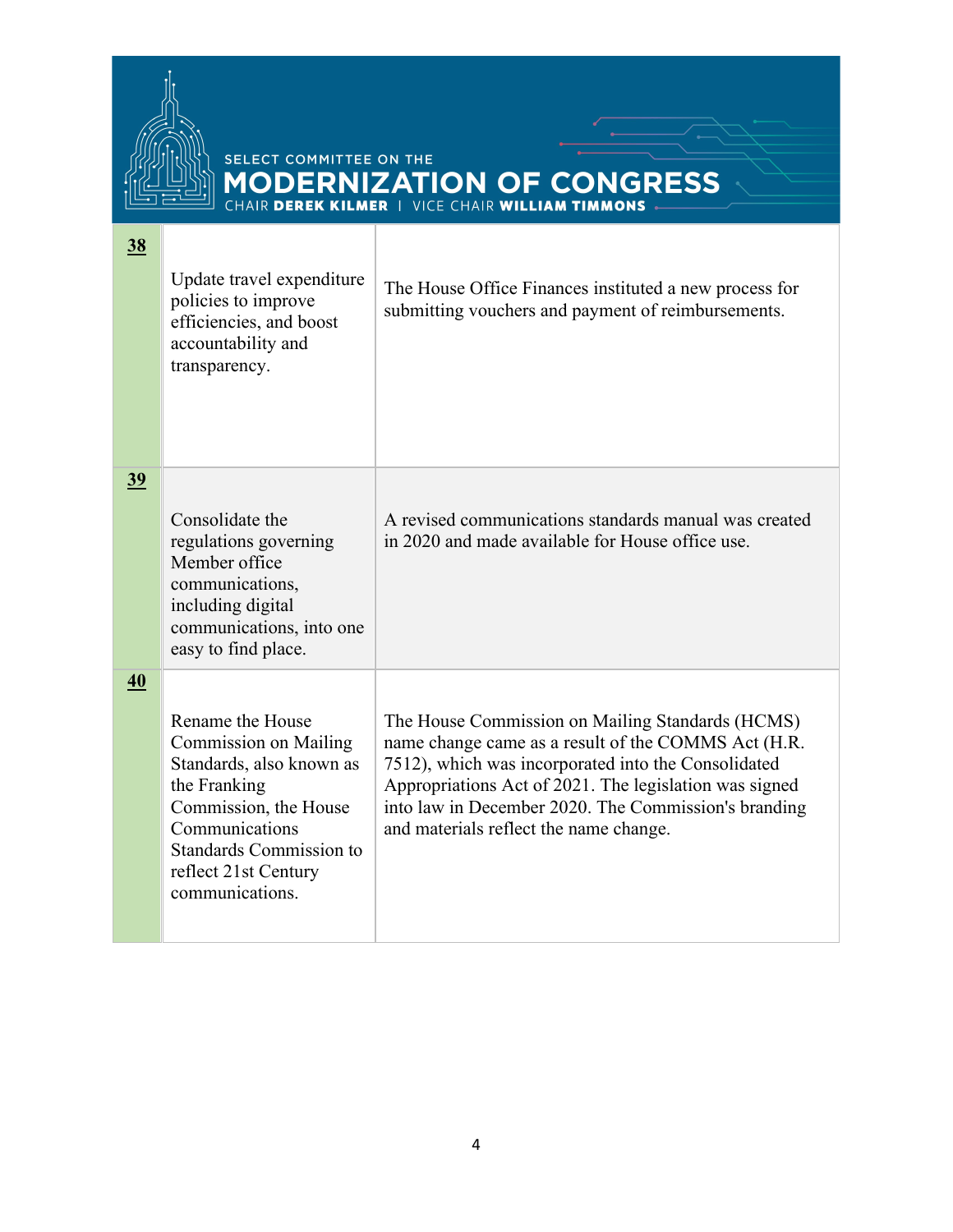

**[41](https://www.govinfo.gov/content/pkg/CPRT-116HPRT38772/pdf/CPRT-116HPRT38772.pdf)**

|                  | Increase opportunities for<br>constituents to<br>communicate with<br>their Representatives.                                                                                                         | The revised and updated communications standards manual<br>includes the ability for constituents to subscribe to all<br>forms of Member communications, provided that the<br>Member office notifies subscribers how they may<br>unsubscribe.                                                |
|------------------|-----------------------------------------------------------------------------------------------------------------------------------------------------------------------------------------------------|---------------------------------------------------------------------------------------------------------------------------------------------------------------------------------------------------------------------------------------------------------------------------------------------|
| $\underline{43}$ | Allow for faster<br>correspondence between<br>Representatives and<br>their constituents.                                                                                                            | Several actions were taken to allow for faster<br>correspondence, including:<br>A) Disclosure of mass unsolicited emails (not waiting for<br>HCMS approval)<br>B) Digital advertisements that cost \$499 or less without<br>approval<br>C) Federal Action Follow-Up (expanded 1-to-1 rule). |
| 45               | Allow the public to better<br>access and view the types<br>of communication sent by<br>members of Congress to<br>their constituents.                                                                | A public-facing website is now available. Anyone who<br>accesses the website can search approved communications<br>and disclosed mass emails by any House Member at any<br>point in time.                                                                                                   |
| 49               | Crisis communications<br>guidelines for constituent<br>communication,<br>including outreach plans<br>for extended telework<br>periods, should be<br>approved and shared with<br>all Member offices. | The HCMS submitted a report to the Committee on House<br>Administration detailing Member use of the Frank during<br>the COVID-19 pandemic. As a result, the manual was<br>revised, easing rules during disasters and surrounding fast<br>communications without prior HCMS approval.        |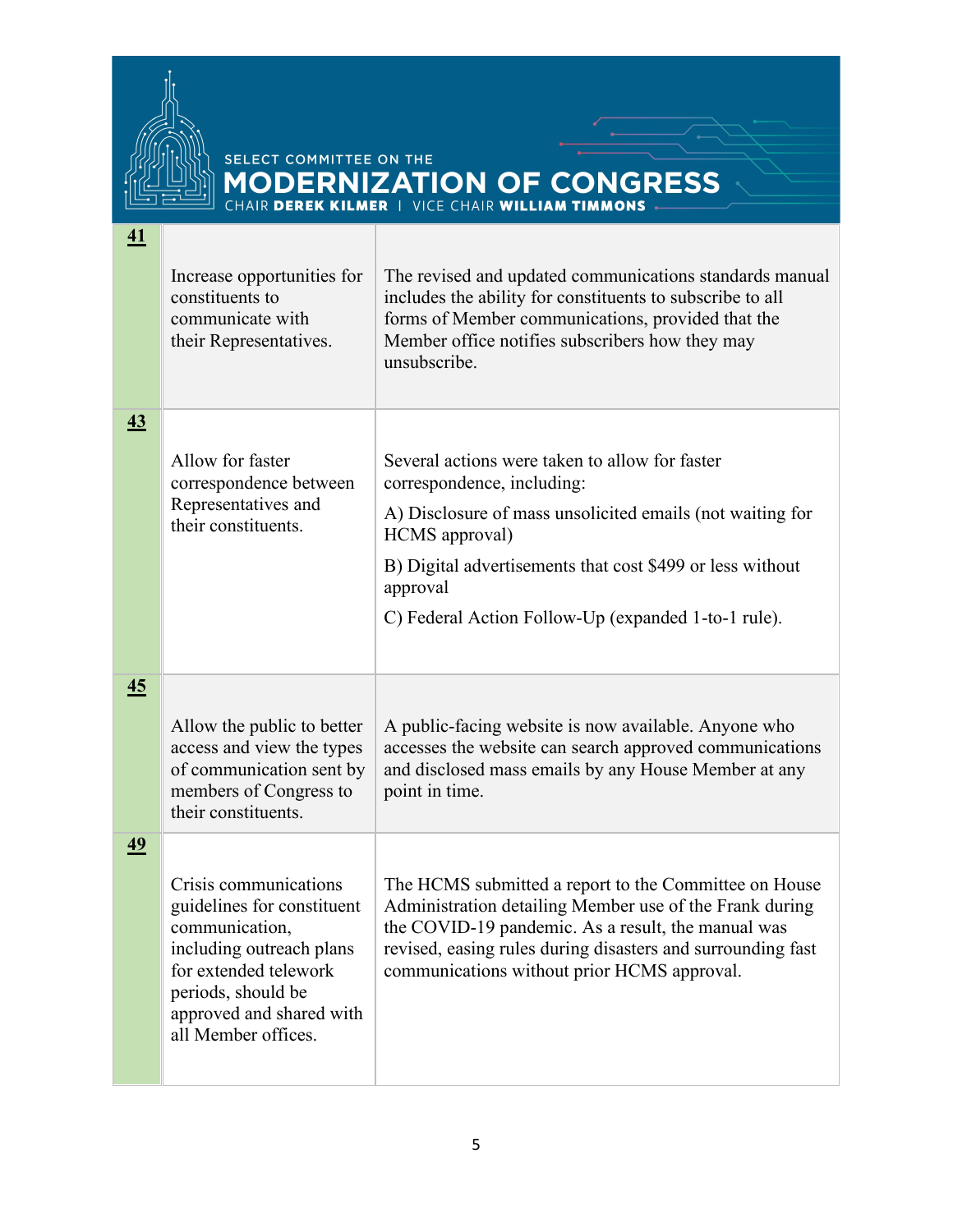

| 51               |                                                                                                                                                                                                                                                                      |                                                                                                                                                                                                                                                                         |
|------------------|----------------------------------------------------------------------------------------------------------------------------------------------------------------------------------------------------------------------------------------------------------------------|-------------------------------------------------------------------------------------------------------------------------------------------------------------------------------------------------------------------------------------------------------------------------|
|                  | The House should<br>prioritize the approval of<br>platforms that staff need<br>for effective telework,<br>and each individual staff<br>member should have<br>licensed access to the<br>approved technology.                                                          | The House purchased and provided Member offices with<br>enterprise licenses for Office 365, Teams, Cisco, WebEx,<br>and Zoom.                                                                                                                                           |
| <u>53</u>        | The House should make<br>permanent the option to<br>electronically submit<br>committee reports.                                                                                                                                                                      | The 117th Congress Rules Package established the<br>permanent option allowing the electronic submission of<br>committee reports.                                                                                                                                        |
| $\underline{64}$ | Provide institution-wide,<br>standard onboarding<br>training for new<br>employees, including<br>required training.                                                                                                                                                   | The Congressional Staff Academy began making all-day,<br>comprehensive training available to all new staff in<br>February 2022.                                                                                                                                         |
| 67               | Establish a nonbinding,<br>voluntary pay band<br>system for House staff<br>that includes a salary<br>floor and average salary<br>for each position in<br>Member offices. Regular<br>services should be done<br>to ensure the most up-to-<br>date salary information. | The Chief Administrative Officer developed job profiles<br>with salary ranges as an HR Hub feature. The Select<br>Committee on Modernization will continue to act on access<br>to staff salary information through subsequent<br>recommendations in the 117th Congress. |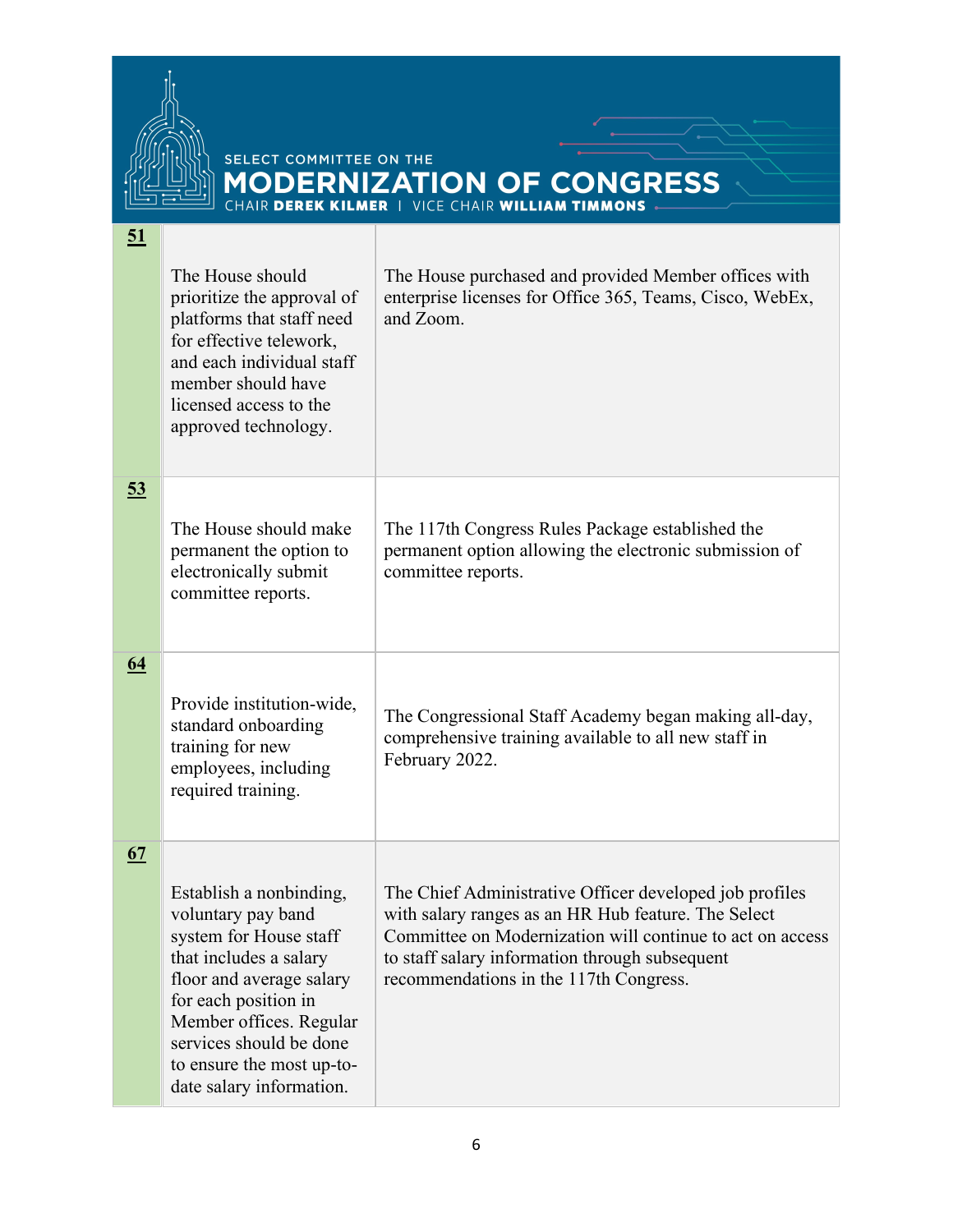

| 69              | Provide more financial                                                                                                                        | The CARES Act Provision that allowed student loan                                                                                                                |
|-----------------|-----------------------------------------------------------------------------------------------------------------------------------------------|------------------------------------------------------------------------------------------------------------------------------------------------------------------|
|                 | stability for congressional<br>staff enrolled in the<br>federal student loan<br>program.                                                      | borrowers enrolled in the federal student loan program to<br>avoid taxes on the benefits they receive was extended in<br>the $2020$ Omnibus to $2025$ .          |
| $\overline{20}$ |                                                                                                                                               |                                                                                                                                                                  |
|                 | Staff pay should be<br>delinked from Member<br>pay and a new cap<br>specific to staff should be<br>established.                               | On August 12, 2021, Speaker Pelosi announced the<br>Speaker's New Pay Order, which delinked staff pay from<br>Member pay and established a new cap of \$199,300. |
| 81              |                                                                                                                                               |                                                                                                                                                                  |
|                 | Identify how increased<br>regulatory and legal<br>resources could help<br>strengthen the role of the<br>legislative branch.                   | In December 2021, GAO agreed to review this subject.                                                                                                             |
| 83              | Establish a district                                                                                                                          | The House Committees on Administration and Office                                                                                                                |
|                 | exchange program to<br>allow Members to use the<br>Members'<br>Representational<br>Allowance for traveling<br>to other Members'<br>districts. | Finances provided guidance to Committee staff on existing<br>authorities to do this with documented justification.                                               |
|                 |                                                                                                                                               |                                                                                                                                                                  |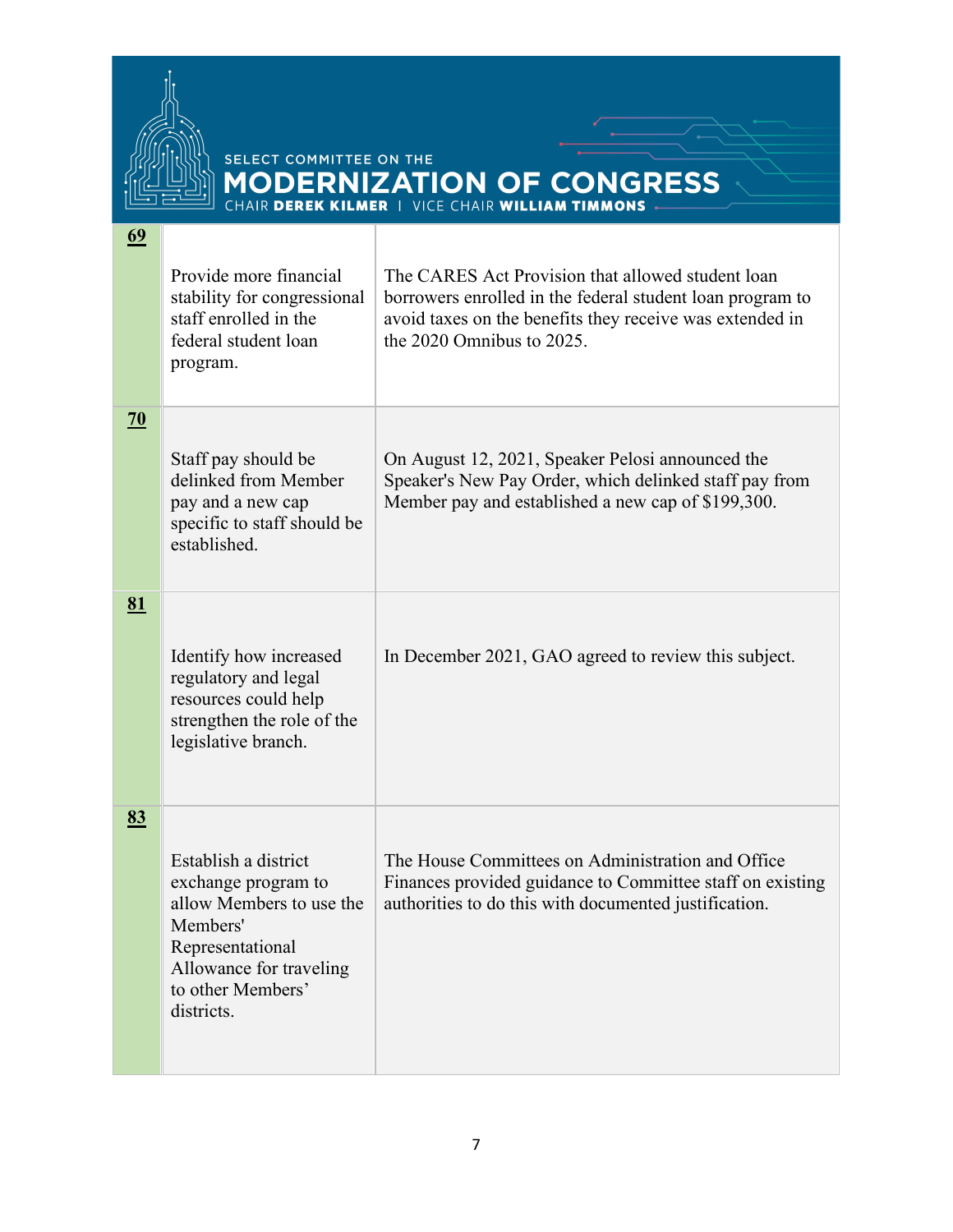

**[85](https://www.govinfo.gov/content/pkg/CPRT-116HPRT41922/pdf/CPRT-116HPRT41922.pdf)**

|    | Reduce dysfunction in<br>the annual budgeting<br>process through the<br>establishment of a<br>congressionally directed<br>program that calls for<br>transparency and<br>accountability, and that<br>supports meaningful and<br>transformative<br>investments in local<br>communities across the<br>United States. The<br>program will harness the<br>authority of Congress<br>under Article I of the<br>Constitution to<br>appropriate federal<br>dollars. | The House Committee on Appropriations accepted<br>Community Project Funding requests for the first time in<br>FY22. |
|----|------------------------------------------------------------------------------------------------------------------------------------------------------------------------------------------------------------------------------------------------------------------------------------------------------------------------------------------------------------------------------------------------------------------------------------------------------------|---------------------------------------------------------------------------------------------------------------------|
| 95 | Establish a Congressional<br>Digital Services Task<br>Force to examine the<br>need for and role of a<br>specialized group of<br>technologists, designers,<br>and others to support the<br>House's internal and<br>public facing operations.                                                                                                                                                                                                                | CAO is standing up a House Digital Services Team.                                                                   |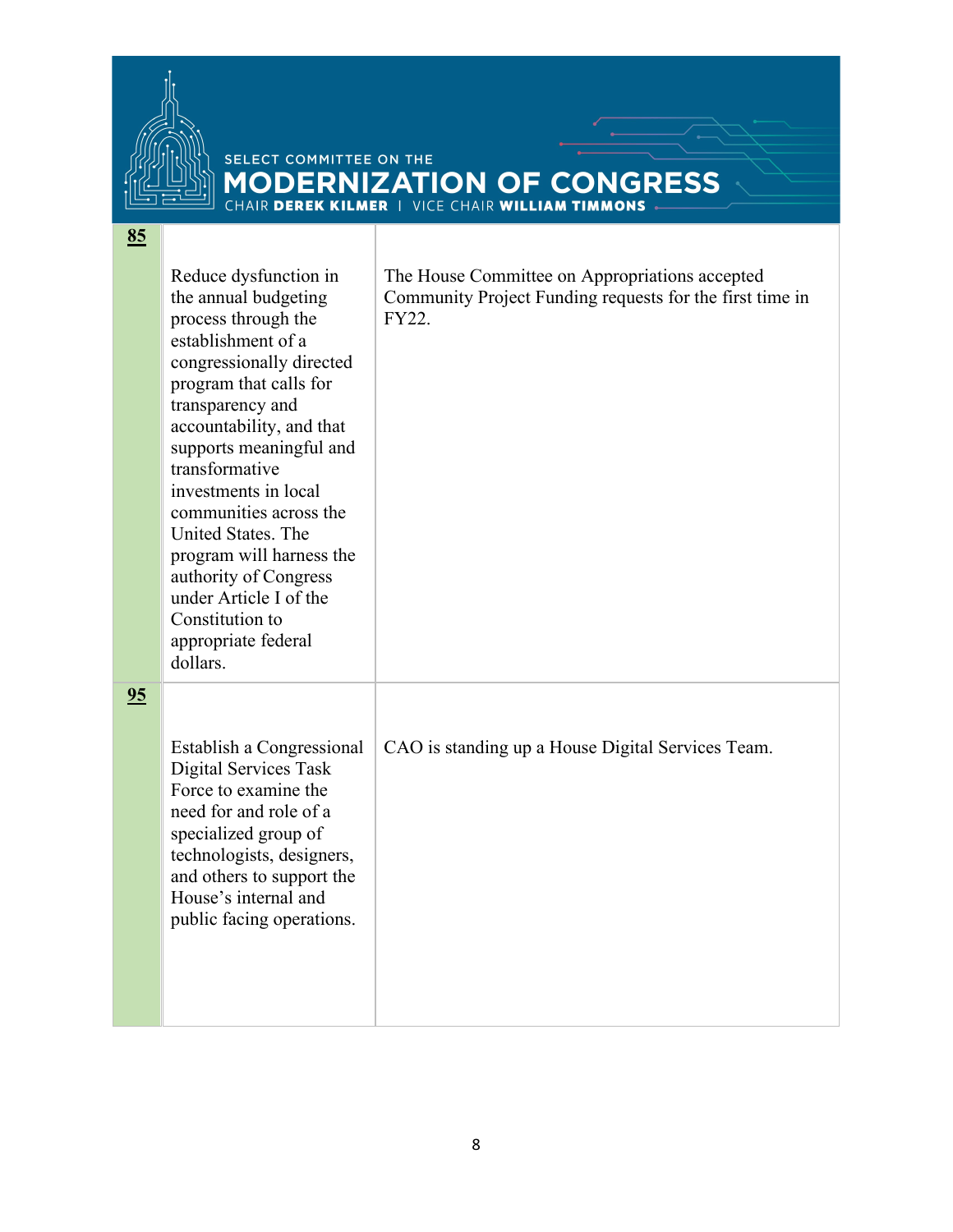

#### SELECT COMMITTEE ON THE **MODERNIZATION OF CONGRESS**

#### **98**

Personalized Job Training & Management Skills: Supervisors should receive formal management training that includes management skills, cultural competency, and how to support an inclusive work environment.

Congressional Staff Academy provides classroom, online and virtual training courses in management and leadership, among other topics.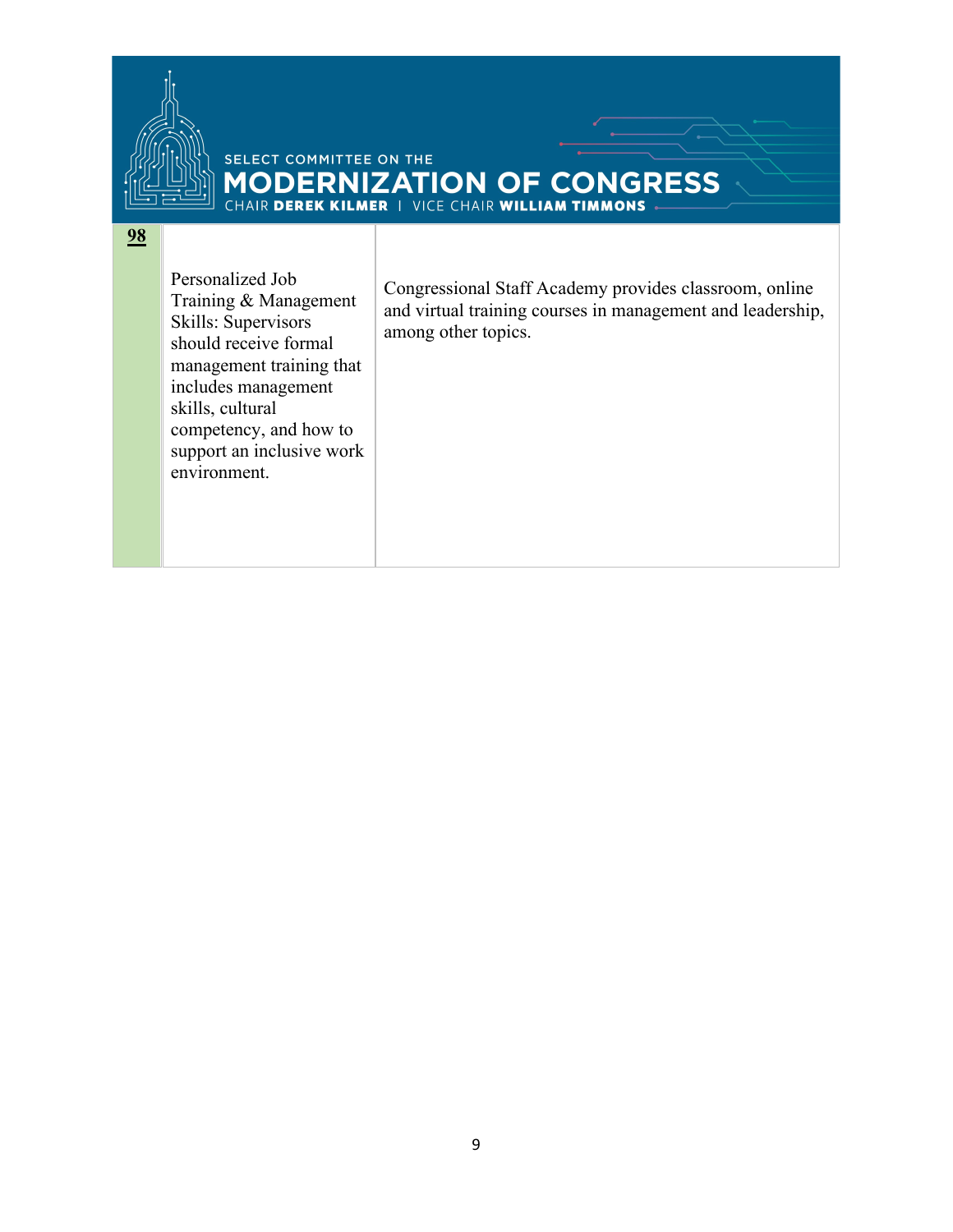

#### <span id="page-9-0"></span>**Table 2: Partially Implemented Recommendations from the 116th and 117th Congress**

| $\#$            | <b>Recommendation Title</b>                                                                                                                                       |
|-----------------|-------------------------------------------------------------------------------------------------------------------------------------------------------------------|
| $\overline{1}$  | Streamline the bill-writing process to save time and reduce mistakes.                                                                                             |
| $\overline{2}$  | Finalize a new system that allows the American people to easily track how<br>amendments change legislation and the impact of proposed legislation to current law. |
| 19              | Requiring House Information Resources (HIR) to prioritize certain technological<br>improvements.                                                                  |
| 21              | Requiring House Information Resources (HIR) to allow Member offices to test new<br>technologies.                                                                  |
| $\overline{24}$ | Leveraging bulk purchasing of the House by removing technology costs out of<br>Member offices' budgets and moving into a centralized account.                     |
| 29              | Requiring a review of the Capitol complex to determine accessibility challenges for<br>individuals with disabilities.                                             |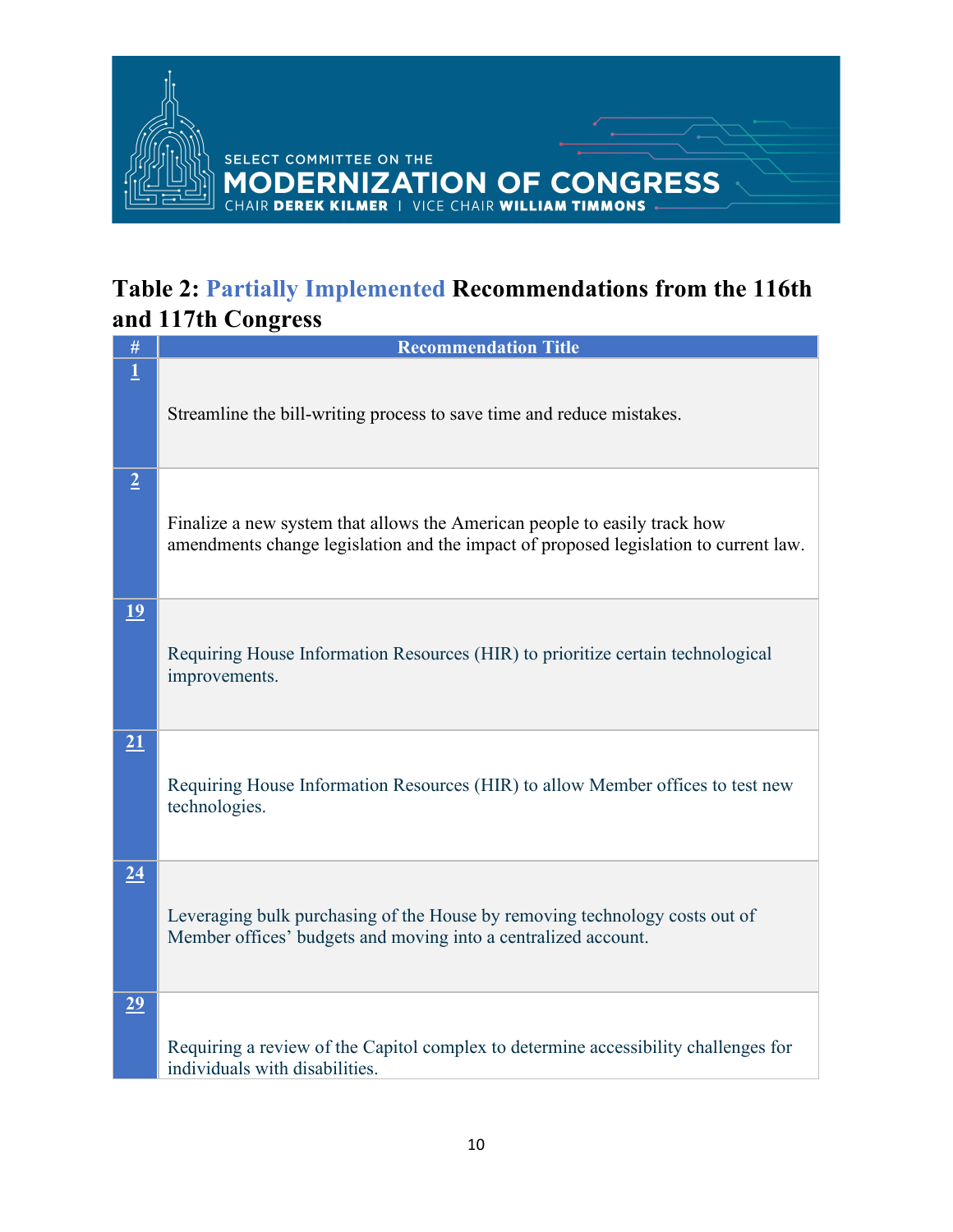

| 31               | Institute biennial bipartisan retreats for members and their families at the start of each<br>Congress.                                                                                                                        |
|------------------|--------------------------------------------------------------------------------------------------------------------------------------------------------------------------------------------------------------------------------|
| $\underline{34}$ | Update House procedures to allow members to electronically add or remove their<br>name as a bill cosponsor.                                                                                                                    |
| $\overline{46}$  | Each office should have a continuity of operations plan, including minimum safety<br>requirements and an emergency communications plan, that is made available to all<br>staff so offices continue functioning for the public. |
| <u>54</u>        | Expand the use of digital signatures for a majority of House business, including<br>constituent communications.                                                                                                                |
| 57               | Continuity, telework and cybersecurity training should be given to all new Members<br>of Congress.                                                                                                                             |
| 63               | Offer staff certifications, in additions to trainings, through the nonpartisan<br>Congressional Staff Academy.                                                                                                                 |
| 71               |                                                                                                                                                                                                                                |